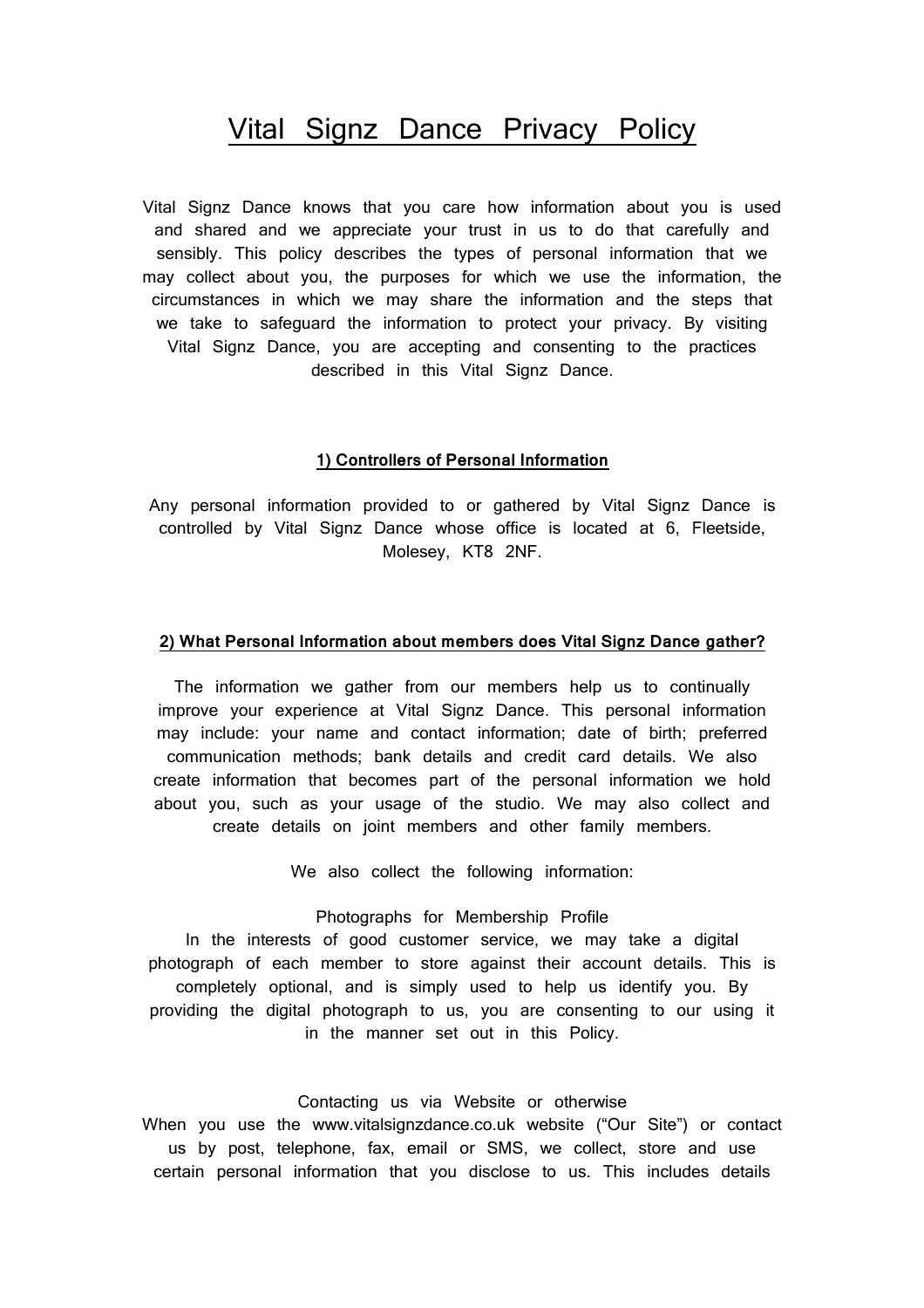such as your name, address, telephone, fax, email and mobile phone number as well as traffic data, location data, web logs and other communication data, whether this is required for our own billing purposes or otherwise and the resources that you access. If you contact us, we may keep a record of that correspondence.

## Surveys

We also ask you to complete surveys that we use for research purposes, although you do not have to respond to them.

#### **3) What do we do with personal information collected from you?**

We use personal information to provide the services you request from Vital Signz Dance such as to facilitate: staff administration, administration of your membership of the studio, facilitate bookings of classes and appointments with our own or third party service providers and other transactions. We may also use the information to: advertise products and services, to process payments and maintain accounts and records, to prevent crime and aid in the prosecution of offenders, and to administer and maintain membership records. In addition, we use this information to improve our platform, prevent or detect fraud or abuses of our website and enable third parties to carry out technical, logistical or other functions on our behalf.

We also use your details to send you newsletters and promotions, and to conduct online surveys. We will also use the information in the course of collecting your membership fees and any other payments that may be due to us from you. If you apply for employment at Vital Signz Dance, we use the personal information you supply to process your job application.

**Other than as set out in this Privacy Policy we will not share your personal information with third parties for marketing or any other purposes without your consent, unless we are required to do so by law. We operate an automatic opt-in policy which means that when you request information from us or make an enquiry, we add you to our database.**

# **4) Does Vital Signz Dance share the Information it receives?**

Information about our members is an important part of our business and we do not sell it to others.

Protection of Vital Signz Dance and others: We release account and other personal information when we believe release is appropriate to comply with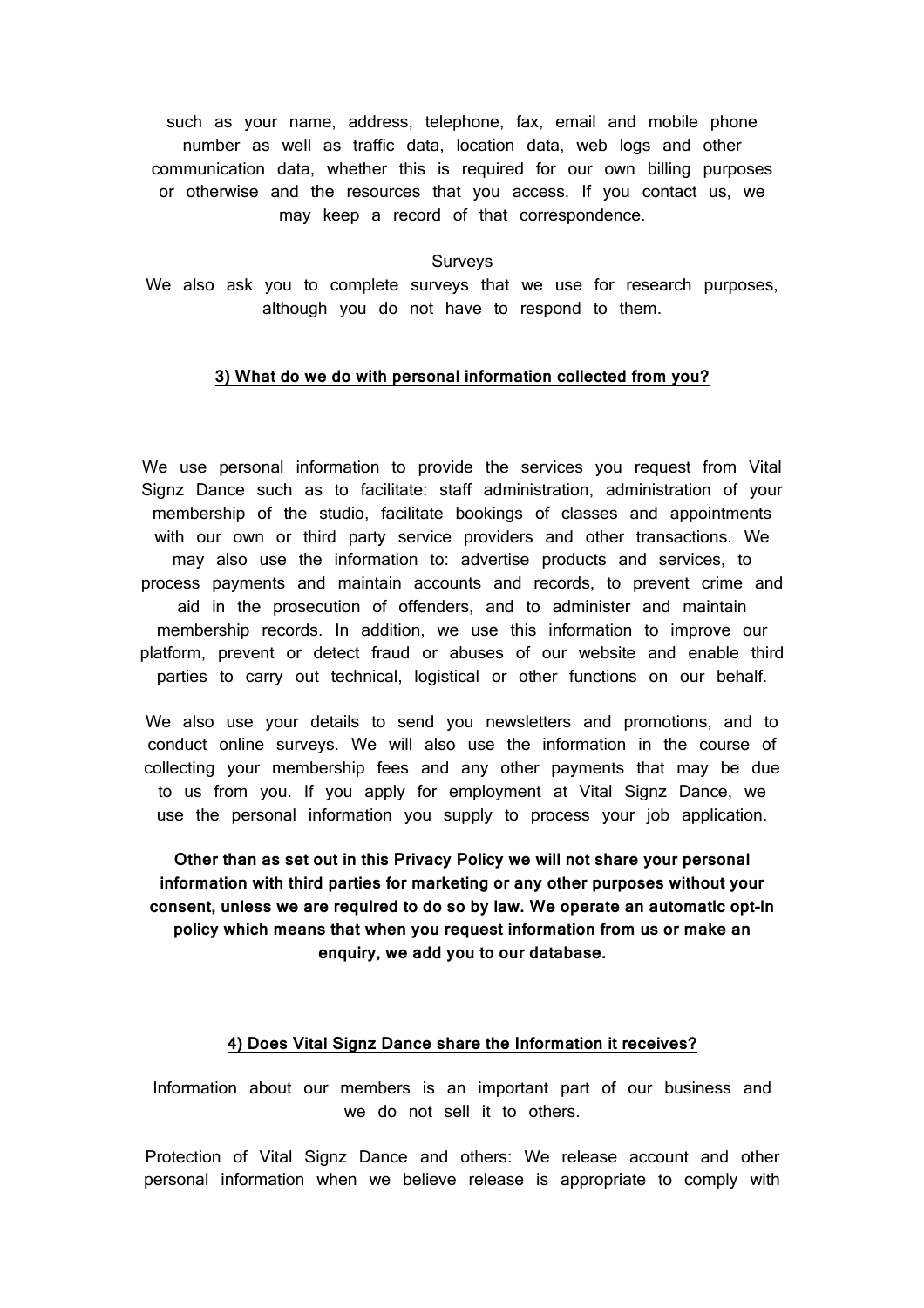the law; enforce or apply our membership or other agreements; or protect the rights, property or safety of Vital Signz Dance, our users or others. This includes exchanging information with other companies and organisations for fraud protection and credit risk reduction. Obviously, however, this does not include selling, sharing or otherwise disclosing personally identifiable information from members for commercial purposes in a way that is contrary to the commitments made in this Privacy Policy.

#### **5) How Secure is Information about me?**

We maintain physical, electronic and procedural safeguards in connection with the collection, storage and disclosure of personally identifiable information. Our security procedures mean that we may occasionally request proof of identity before we disclose personal information to you.

#### **6) What about Links to other websites?**

Our site may include links to other websites. We do not provide any personally identifiable customer information to these advertisers or third-party websites.

These third-party websites may use technology to send (or "serve") the advertisements that appear on our website directly to your browser. They automatically receive your IP address when this happens. They may also use cookies, JavaScript, web beacons (also known as action tags or single-pixel gifs), and other technologies to measure the effectiveness of their ads and to personalise advertising content. We do not have access to or control over cookies or other features that they may use, and the information practices of these advertisers and third-party websites are not covered by this Privacy Policy. Please contact them directly for more information about their privacy practices. In addition, the Network Advertising Initiative offers useful information about Internet advertising companies (also called "ad networks" or "network advertisers"), including information about how to opt-out of their information collection.

# **7) What Choices do I have?**

As discussed above, you can always choose not to provide information. If you do not want to receive e-mail or other mail from us, please let us know in writing and we shall remove your e-mail address. However, please note, if you do not want to receive legal notices from us, such as this Privacy Policy, those notices will still govern your use of Vital Signz Dance and it is your responsibility to review them for changes.